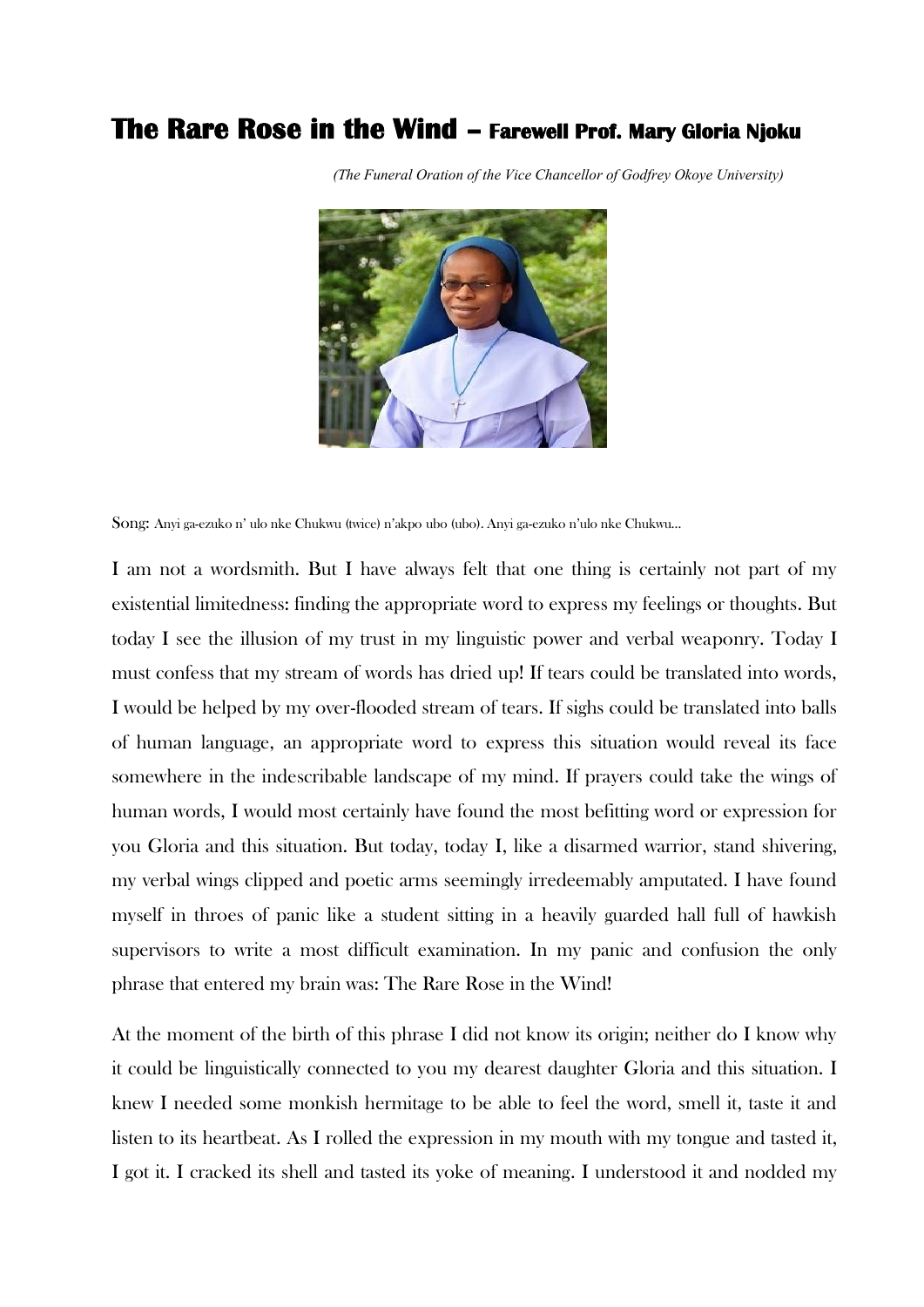head in the fashion of philosophical triumphalism. I saw why I could comfortably use it to paint your rare personality and express this situation.

The imagery of a rare rose in the wind evokes fragility, rarity and beauty at the same time. This captures your personality and helps me to arrest it in a spider nest of words, such a personality that defies human definitions.

Looking at you as you raced through our university as the pioneer Director of Academic Planning, Co-ordinator of the Psychology programme, Dean of Management and Social Sciences, pioneer Dean of Godfrey Okoye University School of Postgraduate Studies, initiator and promoter of GO University Peace Conference, designer and promoter of our radio programme 'The Psychology Hour', mentor of many students, guidance counsellor, clinical psychologist, editor and author of many books and over one hundred journal articles, teacher of catechism classes and marriage courses, etc., one would think you could break in two. One's fascination in any encounter with you is always about how such a small body and frugality of flesh could exude such atomic-bomb energy. It is difficult to comprehend that in so small a body a tsunami of power, spiritual and physical, resides. In all, my dearest daughter, you evoke the image of a rare rose in the wind, fragile but hard and incandescently beautiful.

But this rose is so rare. It defies human definitions. Its elusiveness ridicules human linguistic capabilities. Which language can describe you my sweet rare rose in the wind? Which word can reveal the depth of your spirituality? Will the expression 'Virgin Professor' do justice to the description of a soul with such unfathomable spiritual depth? Can it express that depth of a soul so connected with Christ that already in infancy it desired earnestly to have a share in the sufferings of Christ? Can this expression paint the picture of a professor who would kneel at the centre of a major road to plead with drivers to stop quarreling so that the traffic jam would be cleared? Can this expression scratch the surface of meaning of a spirituality that makes one deny oneself of food and clothing to pay the fees of indigent students and feed the wretched of the earth? Can it express a spirituality of self-emptying, self-annihilation, self-immolation and complete identification with the suffering Lamb of God?